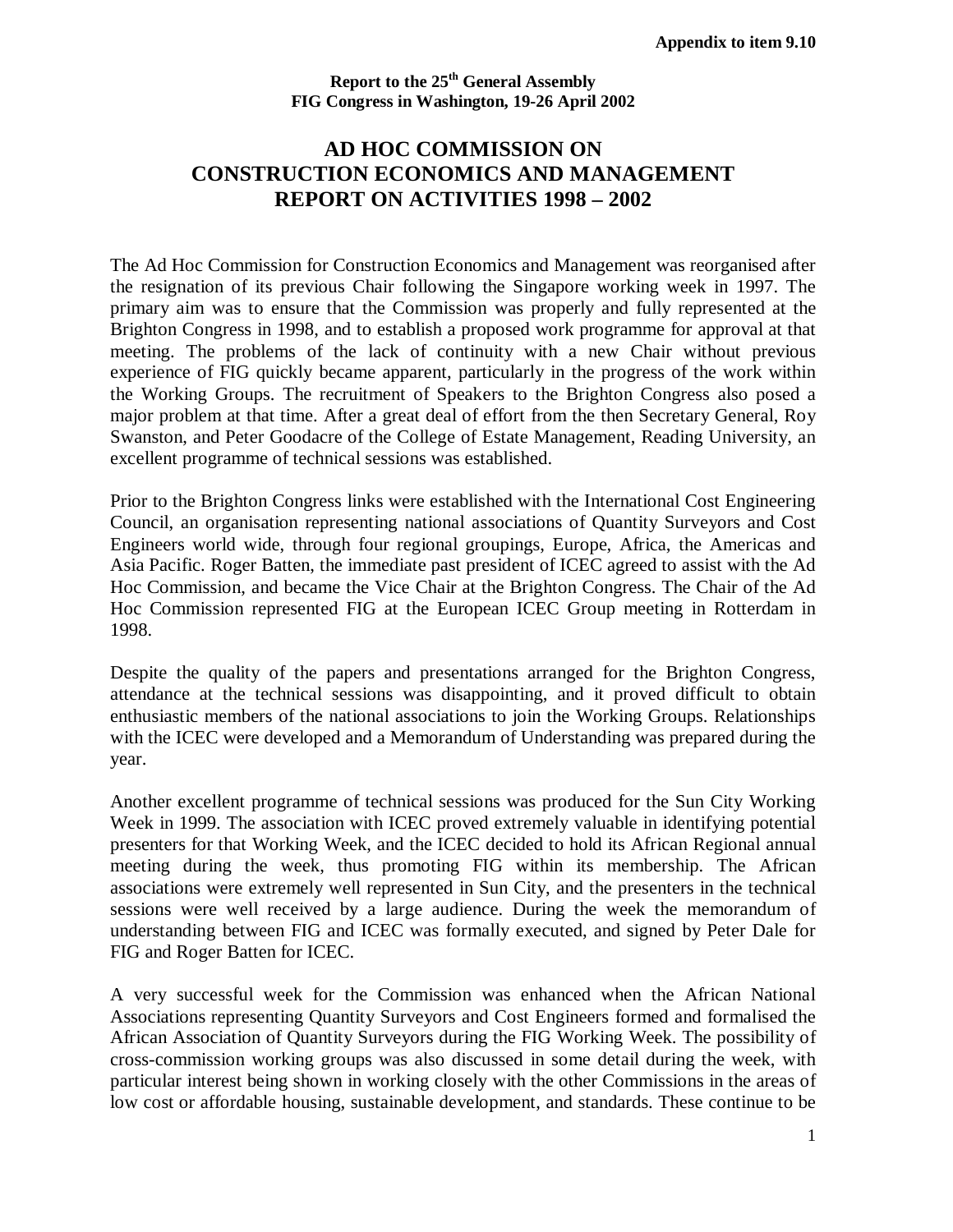key issues within FIG, and it is considered that the Commission for Construction Economics and Management Commission is an essential contributor to all discussions on these issues if meaningful contributions are to be made by FIG in the future. Thanks are due to the organisers of the Working Week and to all contributors, particularly Nick Duursema, Murtala Oladapo, Chris Richards, Basie Verster and Gaye Le Roux.

The Commission was also pleased to welcome the election of the Institution of Civil Engineers as a second member association from the United Kingdom during the General Assembly in Sun City. The relaxation of the rules on membership for second member associations should benefit the work of the Ad Hoc Commission, and the admission of the ICES, with its strong Quantity Surveying membership is particularly welcome.

Following the success of the Sun City week, the Groups working on the issues relating to affordable housing and procurement have made some progress. The commission has also made a valuable contribution to the special task force on standards. This contribution demonstrated the value of the association with ICEC as, through the Ad Hoc Commission; the task force was able to be informed of the work already undertaken by their members and to incorporate it into the report. Thanks are due to Frank Postula for his efforts and his contribution to the task force led by Iain Greenaway.

The Working Week in Prague was not successful for the Ad Hoc Commission. The lack of a local association for the discipline, visa difficulties, and the strong emphasis on Land Surveying, Cadastre and Mapping, could be the major reasons for the failure of the Commission to attract adequate support for it's technical sessions in that conference. Despite the lack of support, a number of good technical papers were presented. Thanks are again due to all the presenters, and apologies due for the lack of attendees.

Following the Prague Working Week, a decision was taken that the Commission would not be able to organise any meaningful technical sessions at the subsequent Working Week in Korea.

The lack of any active participation in that meeting, and the time elapsed between the successful Sun City programme made it difficult for the Commission to maintain any momentum within its Working Groups. The review by the Royal Institution of Chartered Surveyors, by far the largest national association of Quantity Surveyors, of their international policy has undoubtedly had an adverse effect on the work of the Ad Hoc Commission over the past two years. This has now been completed and the election of Phil Shearer as incoming Chair of the Commission will assist with communications with the RICS membership in future. Phil is currently President of the newly formed Construction Faculty of the Institution, and it is hoped that his energy and close relationship with the RICS will enable him to draw on the vast resource of the membership to reinvigorate the revised working groups in the future.

For the future, the Commission has proposed a rationalisation of the Working Groups into four:

- Human Settlements, Economics and Environmental Sustainability
- Data Base for Quantity Surveying Education and Cost management Professionals World wide
- Standards, research and development in Cost Management, Quantity Surveying and Cost Engineering